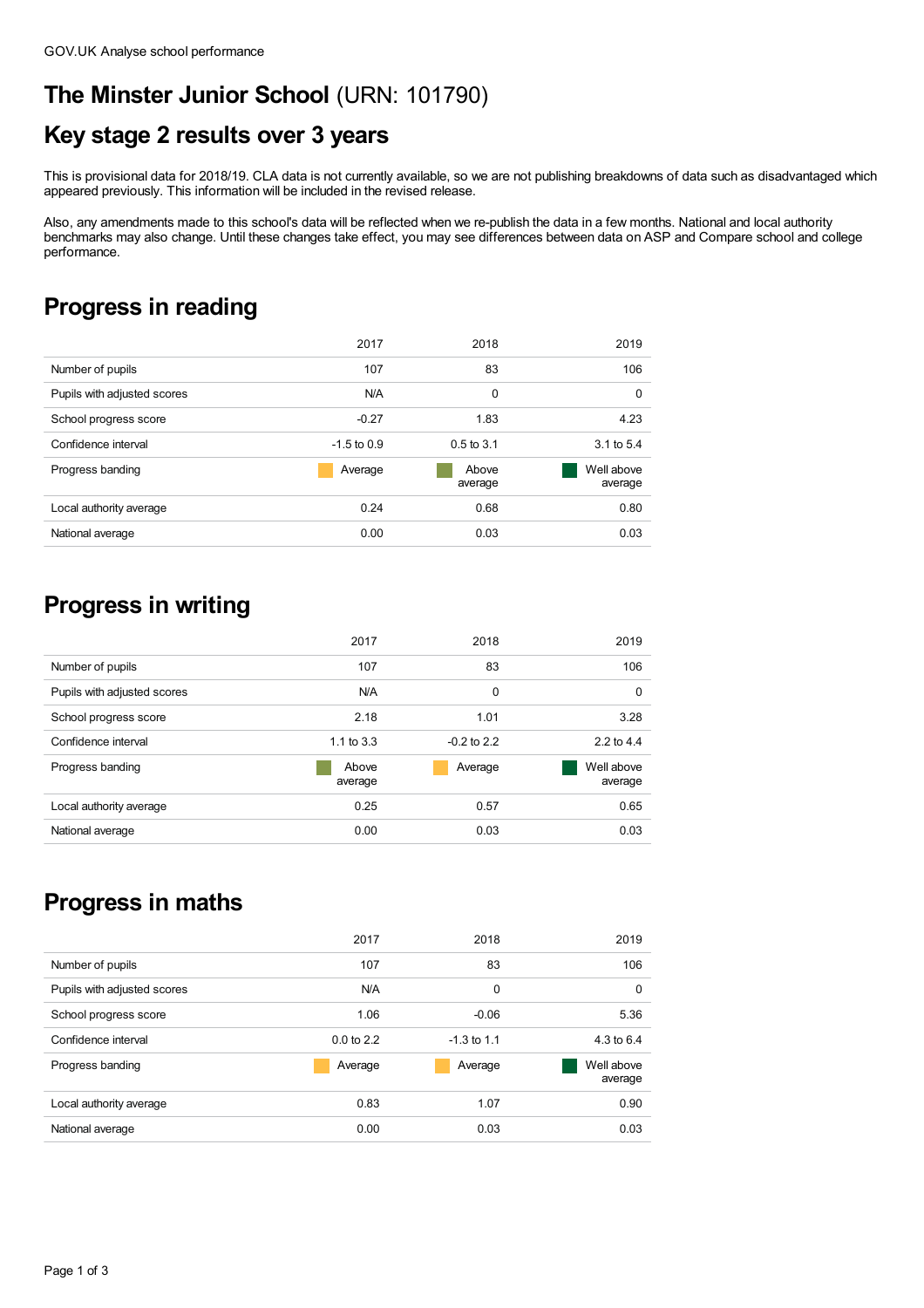#### **Reading, writing and maths combined**



#### **Percentage of pupils achieving the expected standard or higher**

#### **Percentage of pupils achieving the higher standard**